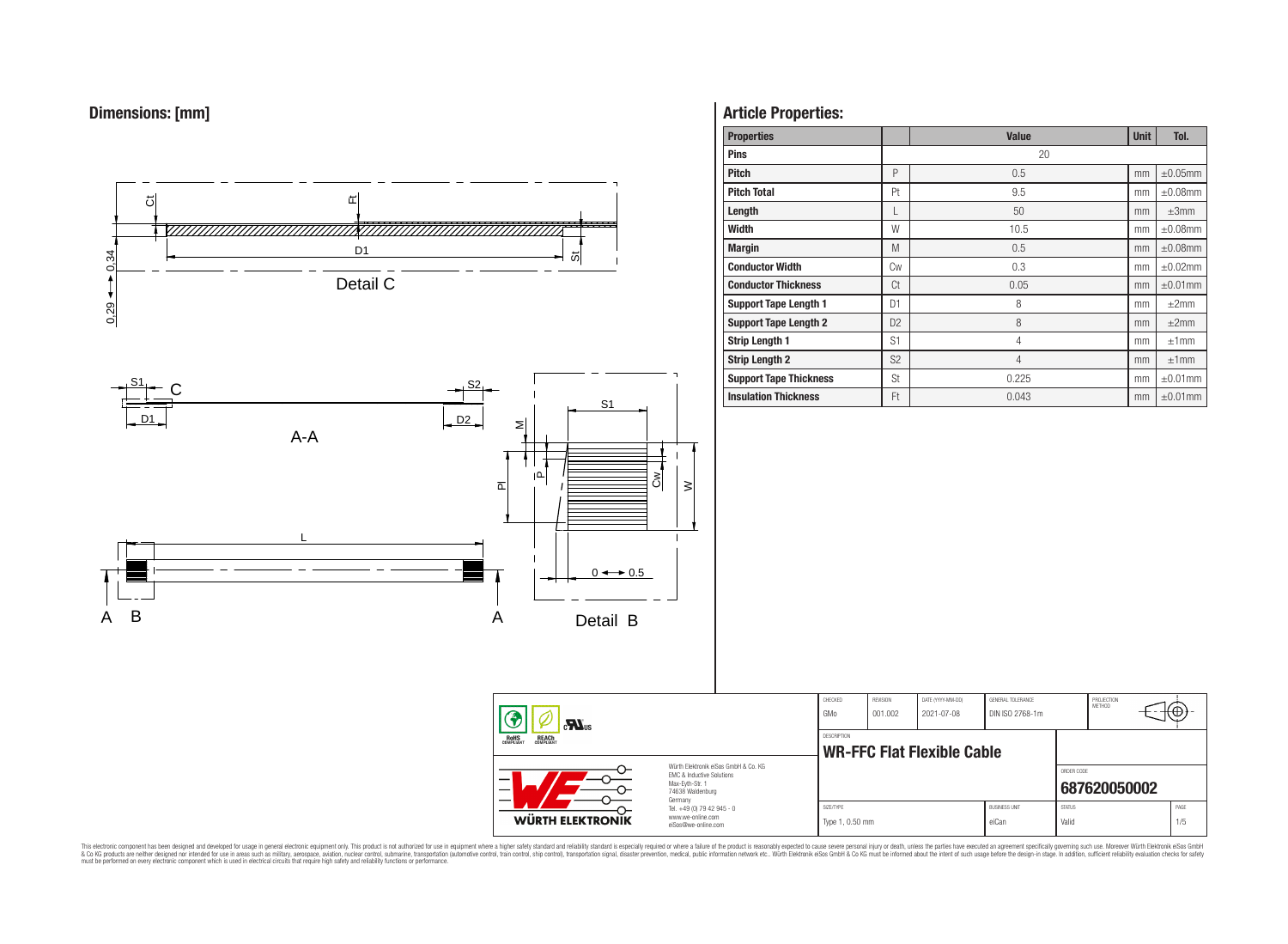# **Kind Properties:**

| .<br>---------<br>- | ∩∩<br>M/21<br>≏ycles<br>◡ |
|---------------------|---------------------------|

## **Material Properties:**

| <b>Insulator Material</b> | PET (White) |
|---------------------------|-------------|
| <b>Tape Material</b>      | PET (Blue)  |
| Contact Material          | Copper      |
| <b>Contact Plating</b>    | Tin         |

## **General Information:**

| <b>Operating Temperature</b>            | -30 up to +105 °C       |
|-----------------------------------------|-------------------------|
| <b>Heat Resistance</b>                  | 110 °C x 96 HRS         |
| <b>Flammability Rating according to</b> | UL SUB.758              |
| <b>Moisture Resistance</b>              | 40 °C. 95 % RH x 96 HRS |

## **Electrical Properties:**

| <b>Properties</b>            |           | <b>Test conditions</b> | <b>Value</b>    | <b>Unit</b> | Tol. |
|------------------------------|-----------|------------------------|-----------------|-------------|------|
| <b>Rated Current</b>         | ΙR        |                        | 0.5             | А           | max. |
| <b>Working Voltage</b>       |           |                        | 60              |             |      |
| <b>Insulation Resistance</b> | $R_{ISO}$ | 500 V (DC)             | 1000            | $M\Omega/m$ | min. |
| <b>Withstanding Voltage</b>  |           | min No Breakdown       | 500             | V(AC)       |      |
| <b>Conductor Resistance</b>  | R         |                        | $\mathsf{I}$ .4 | 0/m         | max. |
| <b>Contact Resistance</b>    | R         |                        | 20              | mΩ          | max. |

# **Mechanical Properties:**

| <b>Properties</b>              | <b>Test conditions</b> | <b>Value</b> | <b>Unit</b>   | Tol. |
|--------------------------------|------------------------|--------------|---------------|------|
| <b>Elongation of Insulator</b> |                        | 60           | $\frac{0}{0}$ | min. |
| <b>Tensile strength</b>        |                        | 35           | $N/mm^2$      | min. |
| <b>Flexing test</b>            | $180^\circ$            | 20           | Times         | min. |
| <b>Abrasion</b>                |                        | 10000        | Times         | min. |

## **Certification: RoHS Approval RoHS Approval Compliant [2011/65/EU&2015/863] REACh Approval REACh Approval Conform or declared [(EC)1907/2006] cULus Approval** E328849

| <b>Packaging Properties:</b> |     |
|------------------------------|-----|
| Packaging                    | Bao |

| $\mathbf{M}_{\text{us}}$<br>ROHS<br>COMPLIANT<br><b>REACH</b><br>COMPLIANT |                                                                                                          | CHECKED<br>GMo                                          | REVISION<br>001.002 | DATE (YYYY-MM-DD)<br>2021-07-08 | GENERAL TOLERANCE<br>DIN ISO 2768-1m |                        | PROJECTION<br>METHOD | ₩Ψ          |
|----------------------------------------------------------------------------|----------------------------------------------------------------------------------------------------------|---------------------------------------------------------|---------------------|---------------------------------|--------------------------------------|------------------------|----------------------|-------------|
|                                                                            |                                                                                                          | <b>DESCRIPTION</b><br><b>WR-FFC Flat Flexible Cable</b> |                     |                                 |                                      |                        |                      |             |
|                                                                            | Würth Flektronik eiSos GmbH & Co. KG<br>EMC & Inductive Solutions<br>Max-Eyth-Str. 1<br>74638 Waldenburg |                                                         |                     |                                 |                                      | ORDER CODE             | 687620050002         |             |
| <b>WÜRTH ELEKTRONIK</b>                                                    | Germany<br>Tel. +49 (0) 79 42 945 - 0<br>www.we-online.com<br>eiSos@we-online.com                        | SIZE/TYPE<br>Type 1, 0.50 mm                            |                     |                                 | <b>BLISINESS LINIT</b><br>eiCan      | <b>STATUS</b><br>Valid |                      | PAGE<br>2/5 |

This electronic component has been designed and developed for usage in general electronic equipment only. This product is not authorized for subserved requipment where a higher selection equipment where a higher selection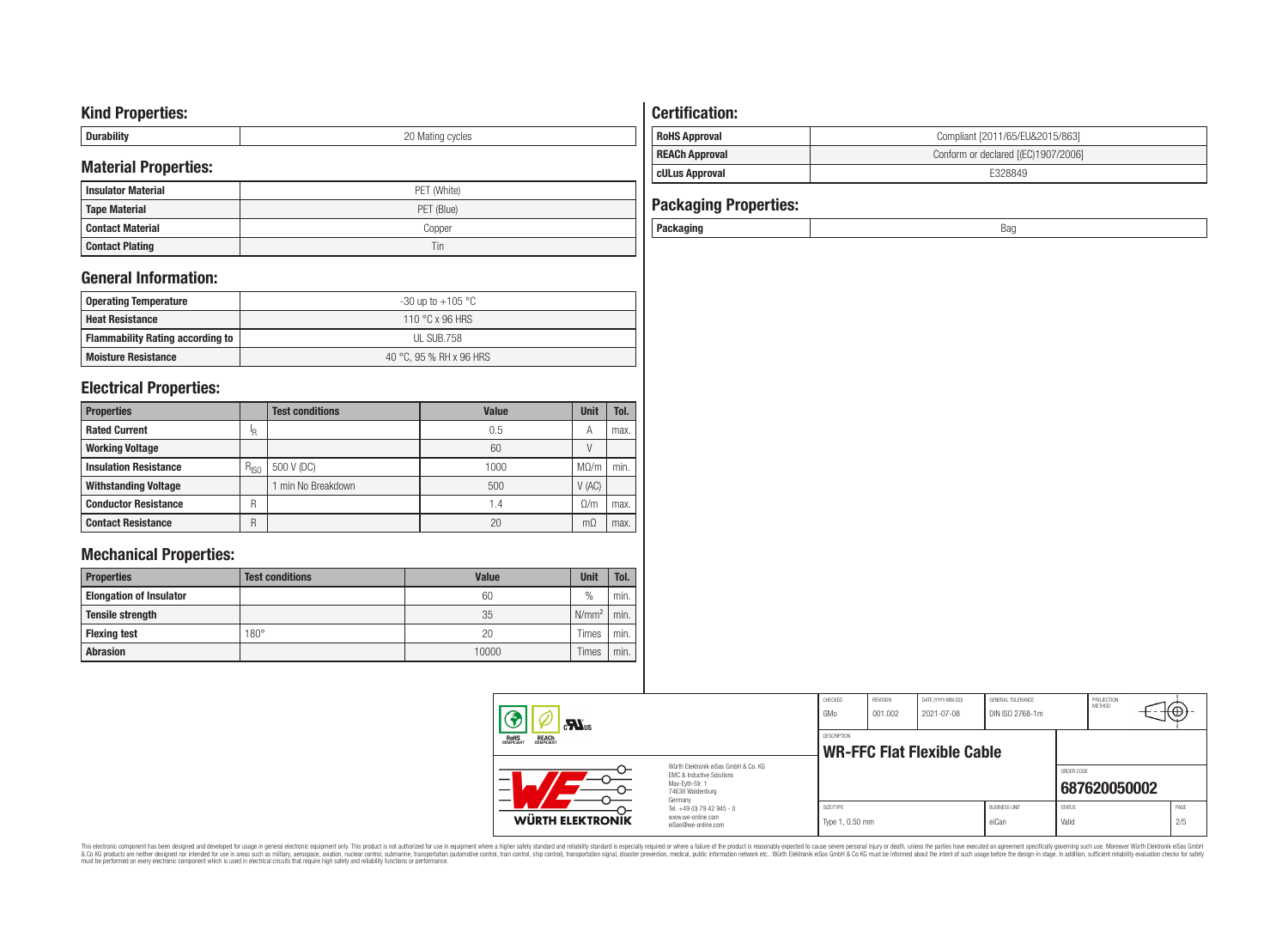

 $\equiv$ 

| <b>WÜRTH ELEKTRONIK</b>                                                                                                        | Tel. +49 (0) 79 42 945 - 0<br>www.we-online.com<br>eiSos@we-online.com | SIZE/TYPE<br>Type 1, 0.50 mm |                                   |                                 | <b>BUSINESS UNIT</b><br>eiCan        | <b>STATUS</b><br>Valid |                             | PAGE<br>3/5 |
|--------------------------------------------------------------------------------------------------------------------------------|------------------------------------------------------------------------|------------------------------|-----------------------------------|---------------------------------|--------------------------------------|------------------------|-----------------------------|-------------|
| Würth Elektronik eiSos GmbH & Co. KG<br><b>EMC &amp; Inductive Solutions</b><br>Max-Evth-Str. 1<br>74638 Waldenburg<br>Germany |                                                                        |                              |                                   |                                 | ORDER CODE                           | 687620050002           |                             |             |
| OHS<br>Pliant<br><b>REACH</b><br>COMPLIANT                                                                                     | DESCRIPTION                                                            |                              | <b>WR-FFC Flat Flexible Cable</b> |                                 |                                      |                        |                             |             |
| Ð<br>$\sum_{s}$                                                                                                                |                                                                        | CHECKED<br>GMo               | REVISION<br>001.002               | DATE (YYYY-MM-DD)<br>2021-07-08 | GENERAL TOLERANCE<br>DIN ISO 2768-1m |                        | PROJECTION<br><b>METHOD</b> | π⊕+−        |

This electronic component has been designed and developed for usage in general electronic equipment only. This product is not authorized for subserved requipment where a higher selection equipment where a higher selection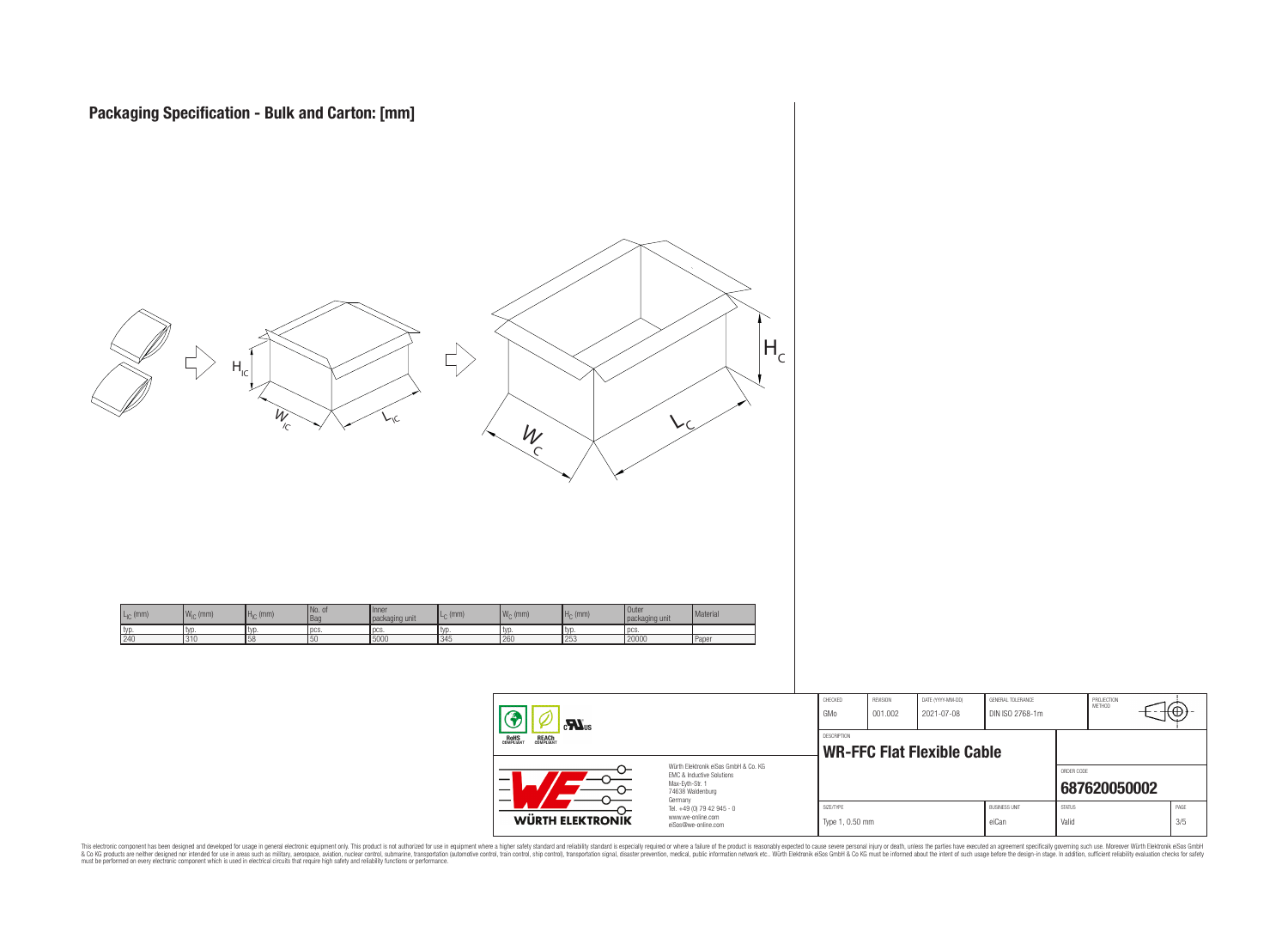# **Cautions and Warnings:**

## **The following conditions apply to all goods within the product series of the Connectors of Würth Elektronik eiSos GmbH & Co. KG:**

#### **General:**

- This mechanical component is designed and manufactured for use in general electronic equipment.
- Würth Elektronik must be asked for written approval (following the PPAP procedure) before incorporating the components into any equipment in fields such as military, aerospace, aviation, nuclear control, submarine, transportation (automotive control, train control, ship control), transportation signal, disaster prevention, medical, public information network, etc. where higher safety and reliability are especially required and/or if there is the possibility of direct damage or human injury.
- Mechanical components that will be used in safety-critical or high-reliability applications, should be pre-evaluated by the customer.
- The mechanical component is designed and manufactured to be used within the datasheet specified values. If the usage and operation conditions specified in the datasheet are not met, the component may be damaged or dissolved.
- Do not drop or impact the components, the component may be damaged.
- Prevent any damage or scratches on the component, especially on the actuator.
- Direct mechanical impact to the product shall be prevented (e.g overlapping of the PCB's).
- Würth Elektronik products are qualified according to international standards, which are listed in each product reliability report. Würth Elektronik does not warrant any customer qualified product characteristics beyond Würth Elektroniks' specifications, for its validity and sustainability over time.
- The responsibility for the applicability of the customer specific products and use in a particular customer design is always within the authority of the customer. All technical specifications for standard products do also apply to customer specific products.
- The mechanical component is designed to be used along with Würth Elektronik counterparts and tools. Würth Elektronik cannot ensure the reliability of these components while being used with other products.

### **Product Specific:**

#### **Soldering:**

- The solder profile must comply with the technical product specifications. All other profiles will void the warranty.
- All other soldering methods are at the customers' own risk.

#### **Cleaning and Washing:**

- Washing agents used during the production to clean the customer application might damage or change the characteristics of the component, body, pins and termination. Washing agents may have a negative effect on the long-term functionality of the product.
- Using a brush during the cleaning process may deform function relevant areas. Therefore, we do not recommend using a brush during the PCB cleaning process.

#### **Potting and Coating:**

• If the product is potted in the customer application, the potting material might shrink or expand during and after hardening. Shrinking could lead to an incomplete seal, allowing contaminants into the components. Expansion could damage the components. We recommend a manual inspection after potting or coating to avoid these effects.

#### **Storage Conditions:**

- A storage of Würth Elektronik products for longer than 12 months is not recommended. Within other effects, the terminals may suffer degradation, resulting in bad solderability. Therefore, all products shall be used within the period of 12 months based on the day of shipment.
- Do not expose the components to direct sunlight.
- The storage conditions in the original packaging are defined according to DIN EN 61760-2.
- The storage conditions stated in the original packaging apply to the storage time and not to the transportation time of the components.

#### **Packaging:**

• The packaging specifications apply only to purchase orders comprising whole packaging units. If the ordered quantity exceeds or is lower than the specified packaging unit, packaging in accordance with the packaging specifications cannot be ensured.

#### **Handling:**

- Do not repeatedly operate the component with excessive force. It may damage or deform the component resulting in malfunction.
- In the case a product requires particular handling precautions, in addition to the general recommendations mentioned here before, these will appear on the product datasheet
- The temperature rise of the component must be taken into consideration. The operating temperature is comprised of ambient temperature and temperature rise of the component.The operating temperature of the component shall not exceed the maximum temperature specified.

These cautions and warnings comply with the state of the scientific and technical knowledge and are believed to be accurate and reliable. However, no responsibility is assumed for inaccuracies or incompleteness.

| $\mathbf{r}$<br>ROHS<br>COMPLIANT<br><b>REACH</b><br>COMPLIANT                                                |                                                                                   | CHECKED<br>GMo                                          | <b>REVISION</b><br>001.002 | DATE (YYYY-MM-DD)<br>2021-07-08 | GENERAL TOLERANCE<br>DIN ISO 2768-1m |                        | PROJECTION<br>METHOD |  | ₩           |
|---------------------------------------------------------------------------------------------------------------|-----------------------------------------------------------------------------------|---------------------------------------------------------|----------------------------|---------------------------------|--------------------------------------|------------------------|----------------------|--|-------------|
|                                                                                                               |                                                                                   | <b>DESCRIPTION</b><br><b>WR-FFC Flat Flexible Cable</b> |                            |                                 |                                      |                        |                      |  |             |
| Würth Elektronik eiSos GmbH & Co. KG<br>EMC & Inductive Solutions<br>–<br>Max-Eyth-Str. 1<br>74638 Waldenburg |                                                                                   |                                                         |                            |                                 |                                      | ORDER CODE             | 687620050002         |  |             |
| <b>WÜRTH ELEKTRONIK</b>                                                                                       | Germany<br>Tel. +49 (0) 79 42 945 - 0<br>www.we-online.com<br>eiSos@we-online.com | SIZE/TYPE<br>Type 1, 0.50 mm                            |                            |                                 | <b>BUSINESS UNIT</b><br>eiCan        | <b>STATUS</b><br>Valid |                      |  | PAGE<br>4/5 |

This electronic component has been designed and developed for usage in general electronic equipment only. This product is not authorized for use in equipment where a higher safety standard and reliability standard si espec & Ook product a label and the membed of the seasuch as marked and as which such a membed and the such assume that income in the seasuch and the simulation and the such assume that include to the such a membed and the such